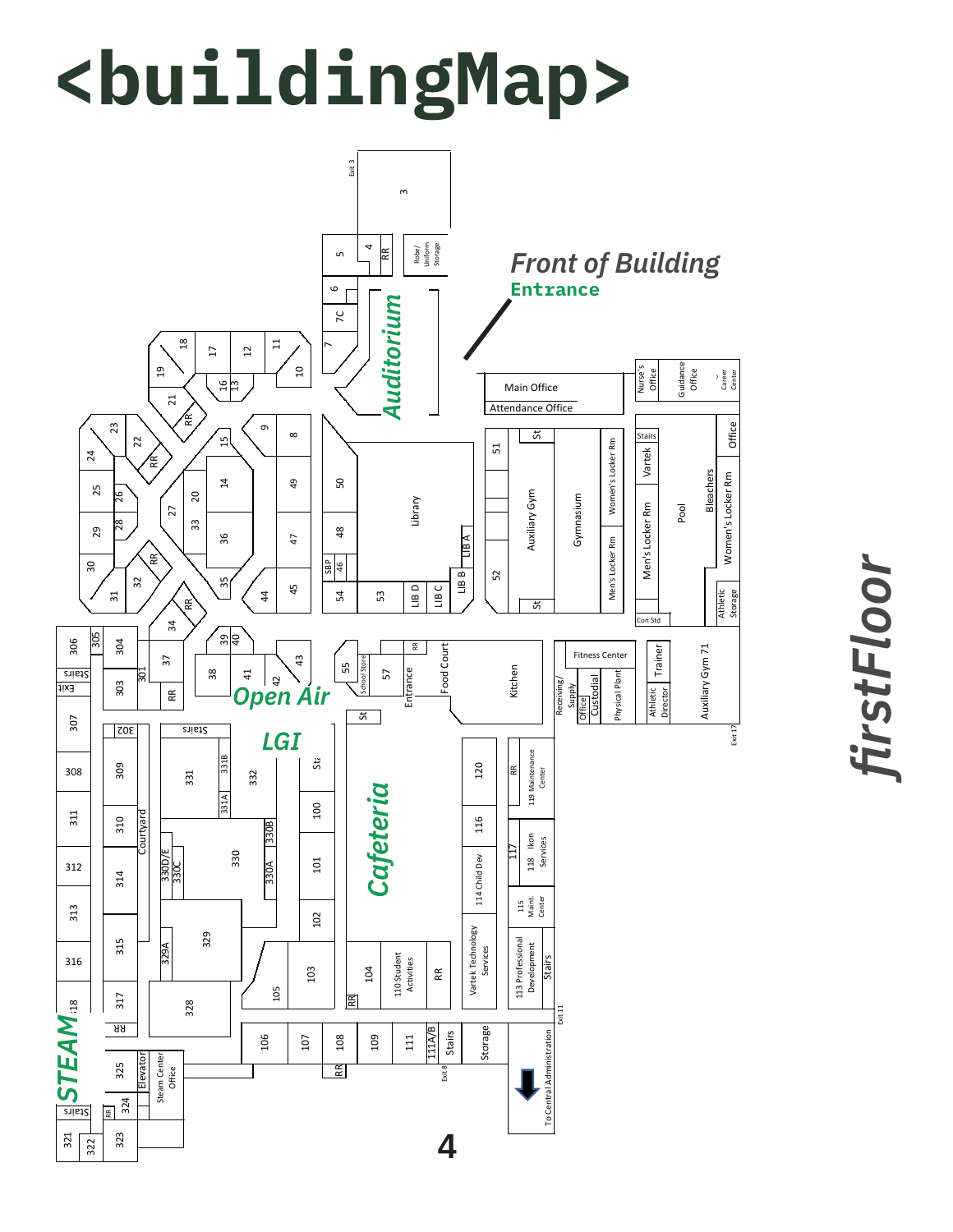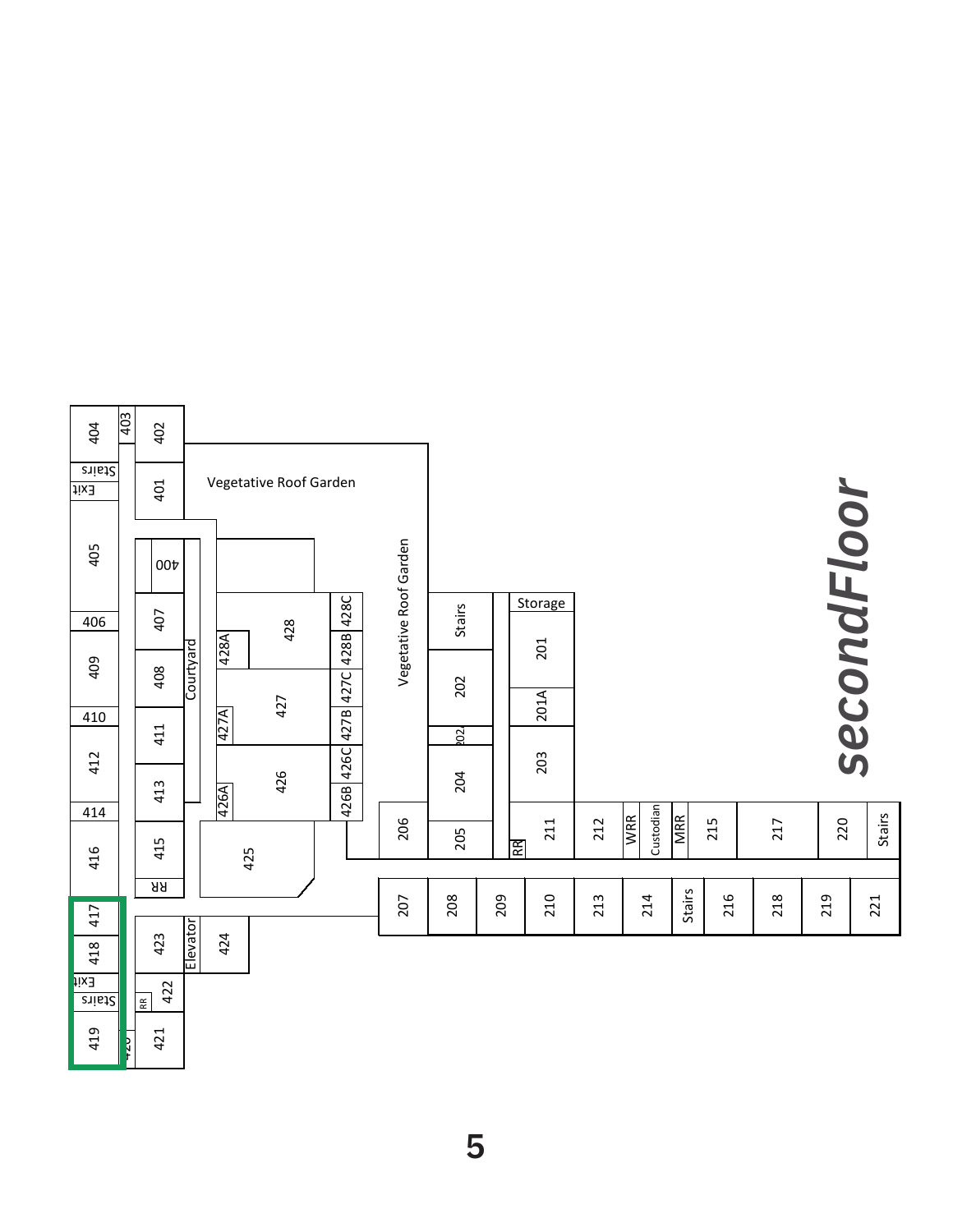## **<schedule>**

| 9:00teamFormation <front auditorium="" of=""></front>                                                                                         |
|-----------------------------------------------------------------------------------------------------------------------------------------------|
| <b>Hardware Checkout</b><br><b>Activities Sign Ups</b>                                                                                        |
| Programming 101 <rooms &="" 417="" 418=""><br/><b>Mobile App Development <room 419=""></room></b></rooms>                                     |
| Intro to Java & OOP <room 419=""><br/><b>Advanced Python <room 418=""></room></b><br/>Machine Learning &amp; AI <steam lgi=""></steam></room> |
| Chick-fil-A                                                                                                                                   |
|                                                                                                                                               |